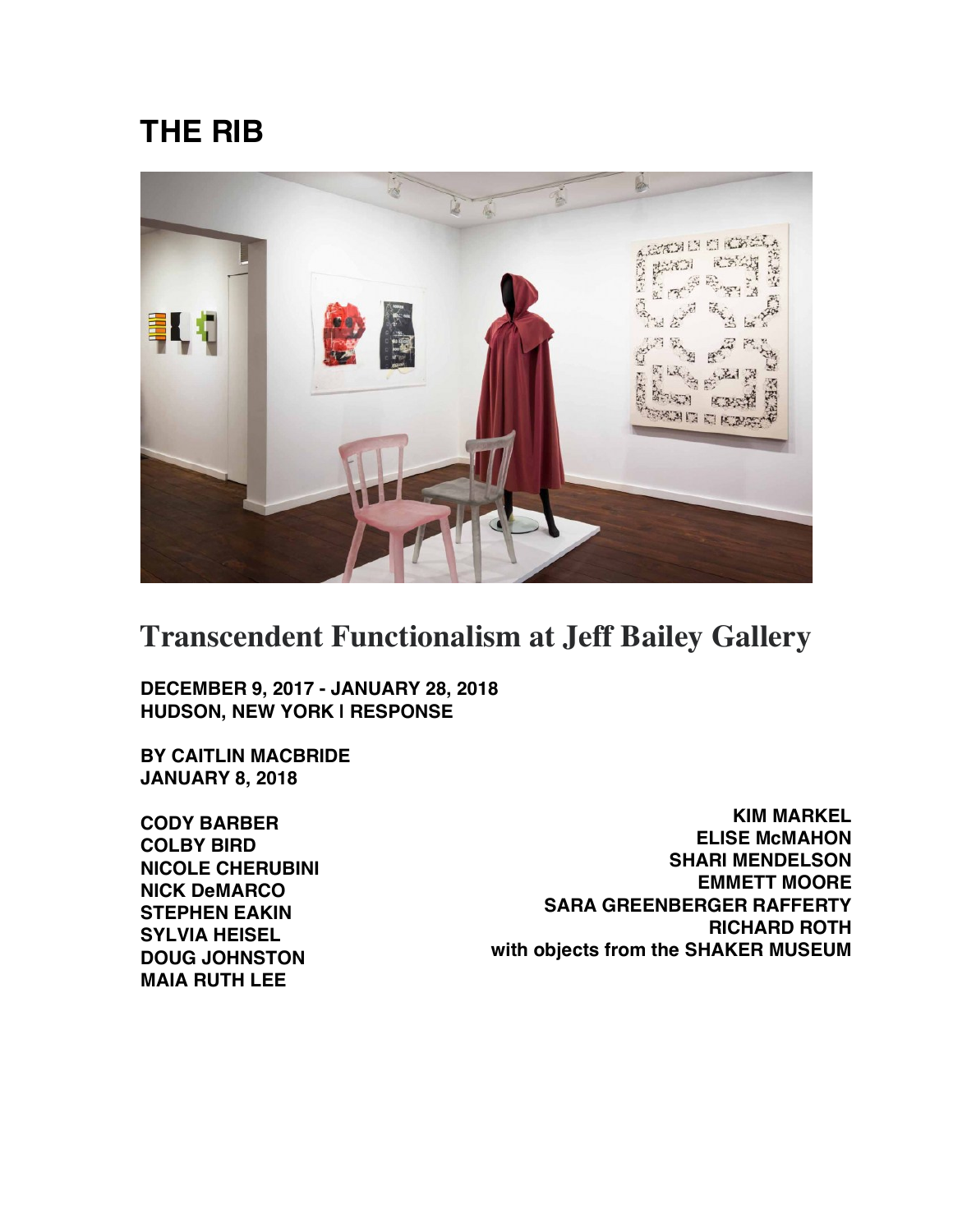*"If it is not useful or necessary, free yourself from imagining that you need to make it.*

*"If it is useful and necessary, free yourself from imagining that you need to enhance it by adding what is not an integral part of its usefulness or necessity.*

*"And finally: If it is both useful and necessary and you can recognize and eliminate what is not essential, then go ahead and make it as beautifully as you can."*

- The rule of thumb for Shaker creations, from ShakerBuilt by Paul Rochleau & June Sprigg

- Jeff Bailey Gallery's current show *Transcendent Functionalism* features artists and designers who consider usefulness as a guiding principle. The exhibition asks: what is usefulness? Humor? Obsession? Is the past useful? Is the future?

The makers included in *Transcendent Functionalism* consider all possibilities to these questions from the jump. Viewers are offered chairs, planters, vessels, lights, a cloak. The dark humor of 2017 seems to rattle around the gallery. In the wake of a year that left many grappling with their function and worth as citizens, it's particularly useful to consider the American history of object-making. Gallerist Jeff Bailey leads us on a path of contemporary art-making while also harkening back to the history of design established by the utopian community of the Shakers.

This is not the first time art's relationship to Shaker design has been explored. The Parrish Museum paired Shaker objects alongside Donald Judd's furniture in 1996 with the twin exhibits ''Shaker: The Art of Craftsmanship'' and ''Focus: Donald Judd Furniture." The modernist pairing was explored again at The Met last year with "Simple Gifts,"which placed the museum's Shaker objects alongside work by artists such as Martha Graham's modern dance "Appalachian Spring," featuring set design by Isamu Noguchi and a score by Aaron Copeland. All three artists were inspired by Shaker life and aesthetics.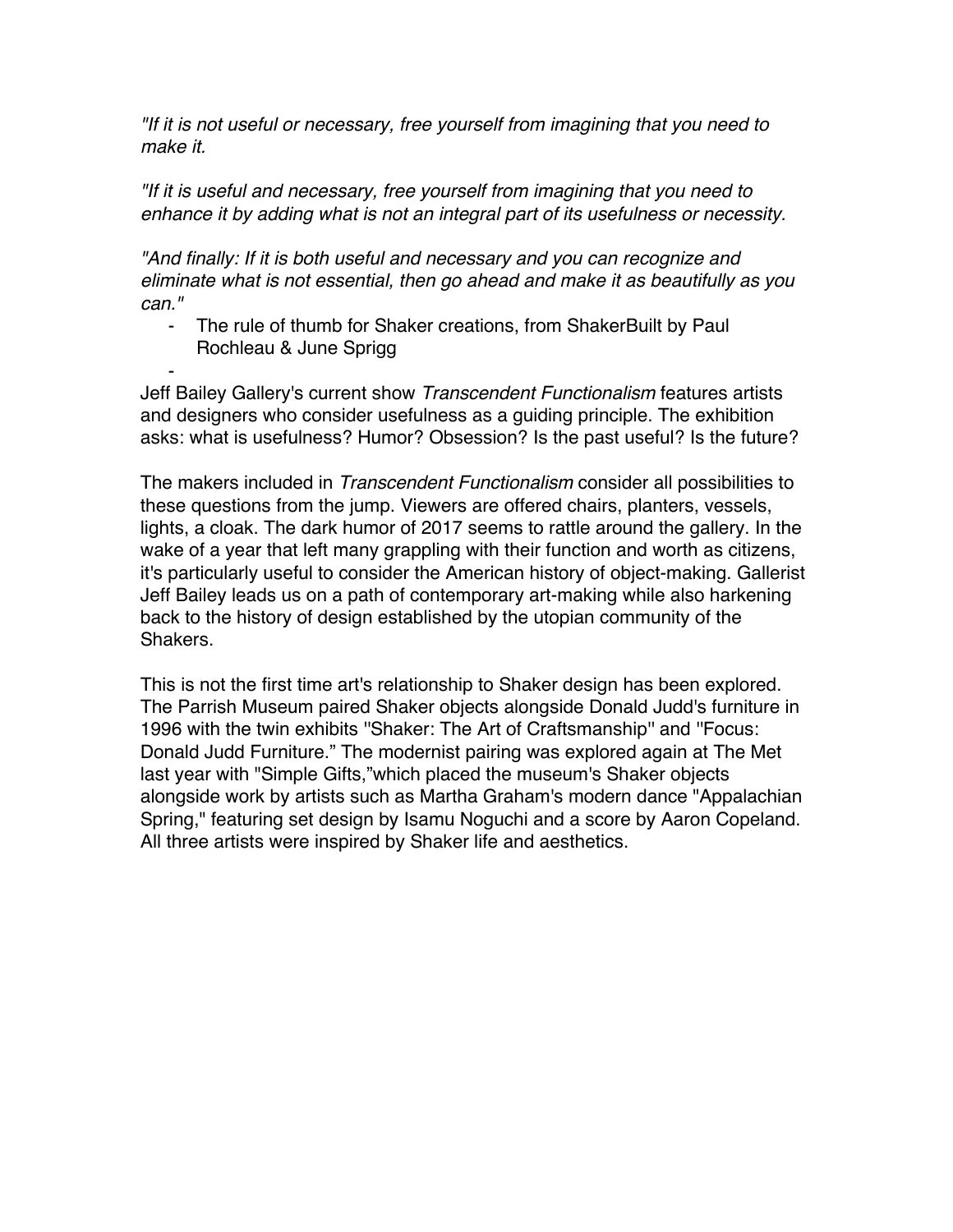

Stephen Eakin, *I Found This Level In My Grandparent's Barn*, 2015. Image courtesy Jeff Bailey Gallery.

*Transcendent Functionalism* feels timely in a way that goes beyond the aesthetic. The thrift-minded economy and intentional focus with which these objects are made calls to mind the American tenacity I recognize to be more true than the "America" we are often fed by high budget movies and certain gold-plated oligarchs.

Stephen Eakin's *I Found This Level In My Grandparent's Barn* features an old, yet beautiful, wooden level sunk into a wooden structure built by the artist. Entwined together they hang on the wall from a series of Shaker-style coat hooks. The use value of the level is submerged in the artistic value of the art piece. This style of carpenter levels are more commonly known as "Spirit Levels," which is in keeping with Eakin's interest in both the Shakers and his own crossgenerational family influences. It appears as if the artist/carpenter's tools became stuck in and absorbed by his finished piece. Eakins is clearly thinking of use value with his other piece in the show *This Keyboard Is A Piece Of Shit,* which resurrects a broken computer keyboard by placing it within a wooden structure topped by a red ladder pointing toward heaven.

Works by Shari Mendelson, Emmett Moore, Kim Markel, Elise McMahon, and others repurpose common materials into functional objects, albeit ones that are perhaps too beautiful to actually use. Recycled plastic bottles become delicate archaic-looking vessels in Mendelson's work, while Markel repurposes her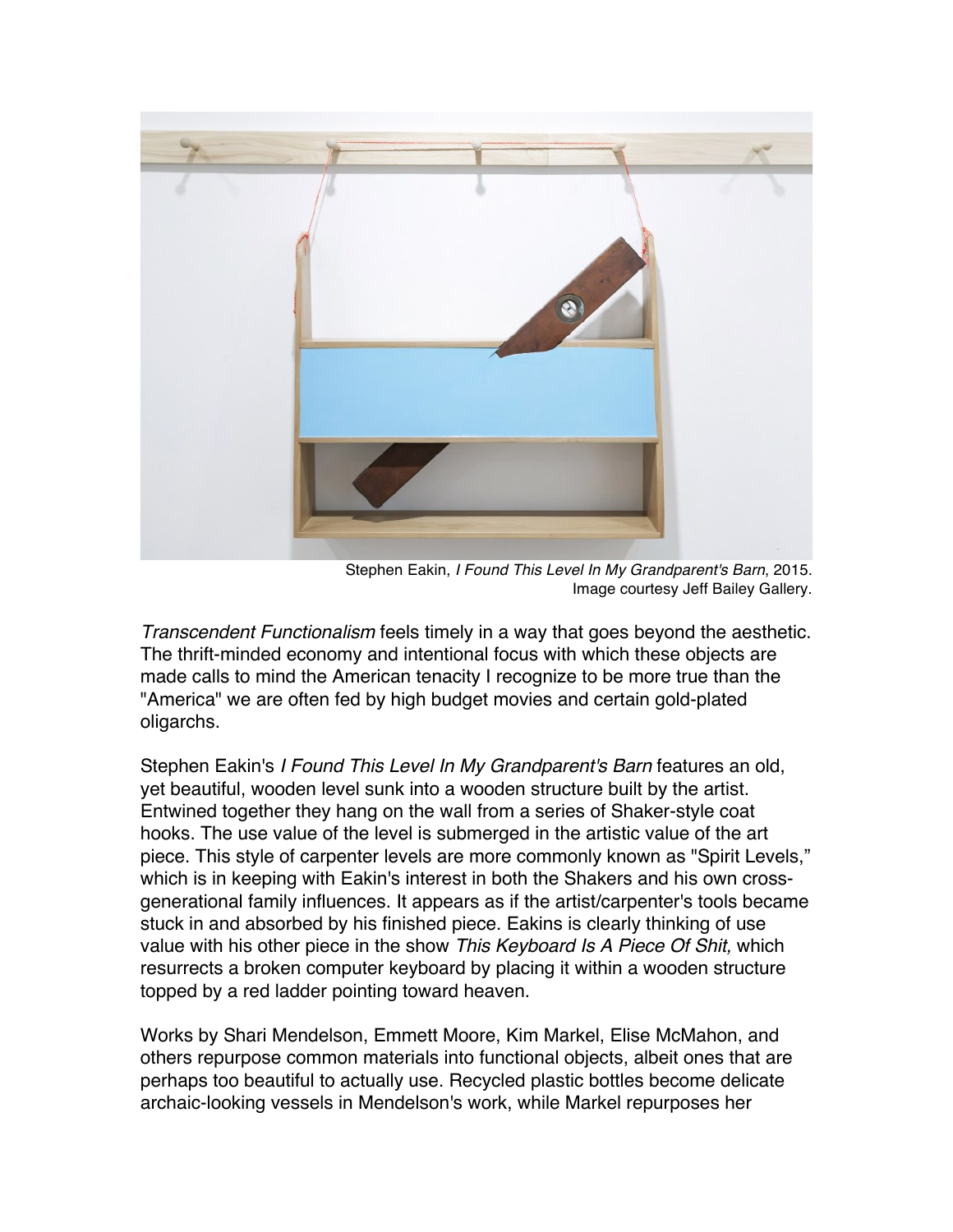plastics to be sensitively sturdy chairs. Artists are familiar with the reputation of being members of society who are considered useless while somehow having infinite technical skills and problem solving prowess. In many ways this show explores the current political sensation of considering one's effectiveness or agency in our country and the smaller communities we call home. Simultaneously it considers the work of the artist, the responsibility to consider everything useful material, from our emotions to our trash.



Colby Bird, *Candles: "Dinner, Andes, NY"*. Image courtesy Jeff Bailey Gallery.

In a quiet moment just as one enters the gallery are two woven basket-like pieces by artist Doug Johnston. *Filter, 2017* and *Magnet, 2017*, both made of Americanflag rope and nylon thread appear as a net-like structure attached to the wall and a basket sitting below it on the floor. The intricacy of these structures and the delicate care with which they have been constructed remind the viewer that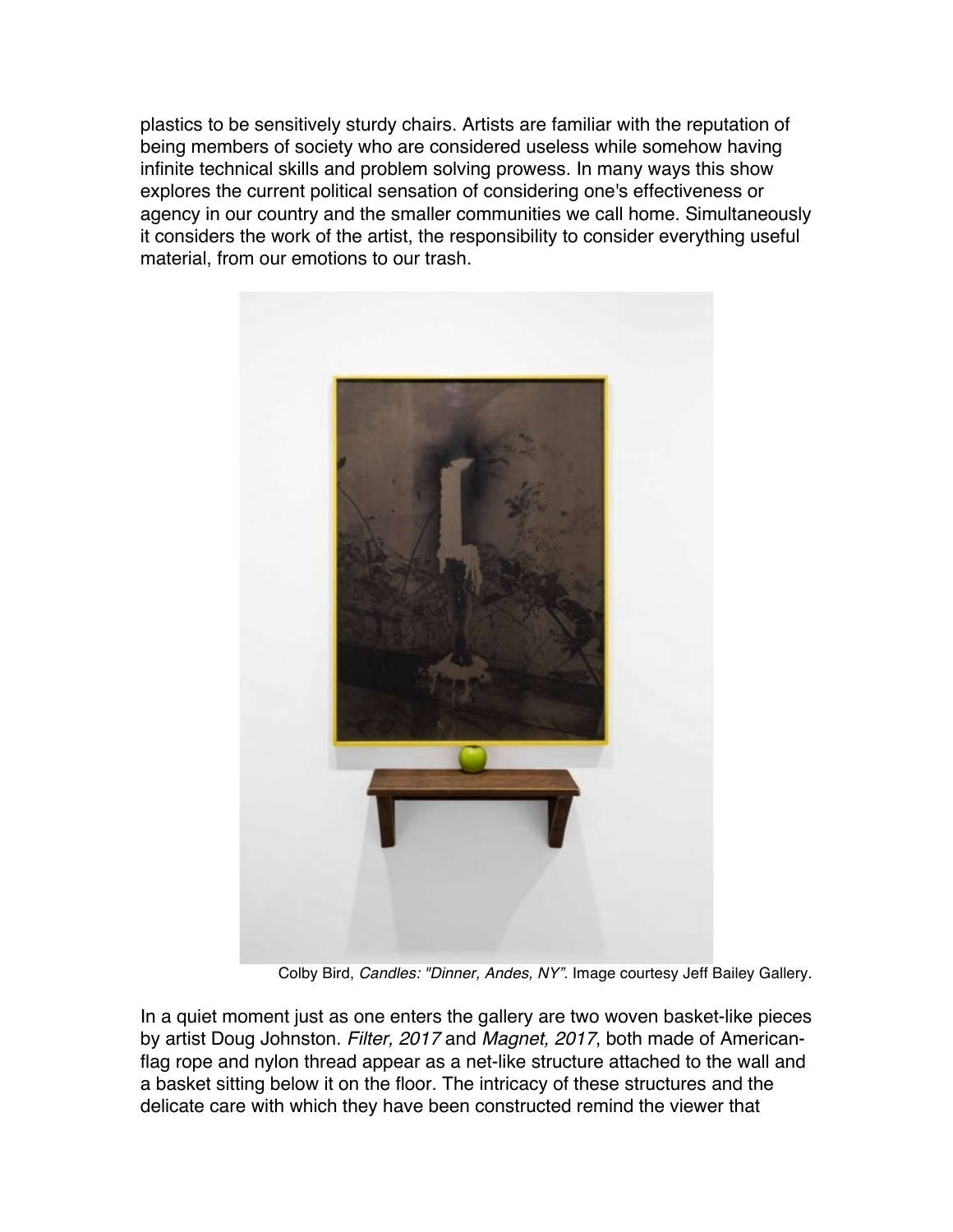usefulness is not only in the finished product, but in the meditative process of the making. The spiritual value that the Shakers esteemed was often in the quiet, fervent repetition notable in the woven seats of their chairs, one of which is featured in the show. The same meditative spiritual compulsion that is their name sake, given to them for the "shaking" dance moves they performed, is not dissimilar to the movements my generation found solace and transcendence in at '90s raves or the '00s underground noise shows.

A darkly ominous photo of candles against a background of vines and leaves by artist Colby Bird is a solarized photostatic print coated all the way through with multiple layers of oil-based woodstain and charcoal. The photo's surface reflects the objects in the center of the gallery, most notably the Shaker cloak. This rose hued wool cloak perched upon a mannequin feels like a ghostly presence in the space. Its resemblance to the women of Margaret Atwood's "The Handmaid's Tale" weighs heavy on the other objects in the room. This piece feels feels frighteningly prescient as our political climate beckons us back to another era. While the Shakers were socially progressive, guided by a belief in racial and sexual equality, pacifism, and common property, they were also limited by their repressive stance against procreation as well as the rapidly changing culture at large. They stand a reminder that every utopian movement has its flaws and the best of progressive intentions can be derailed. Yet, what their hands created remains with us. Hearts to God, and Hands to Work, this show stands to prove that through art making and design they will persist.



Installation view, *Transcendent Fuctionalism*. Image courtesy Jeff Bailey Gallery.